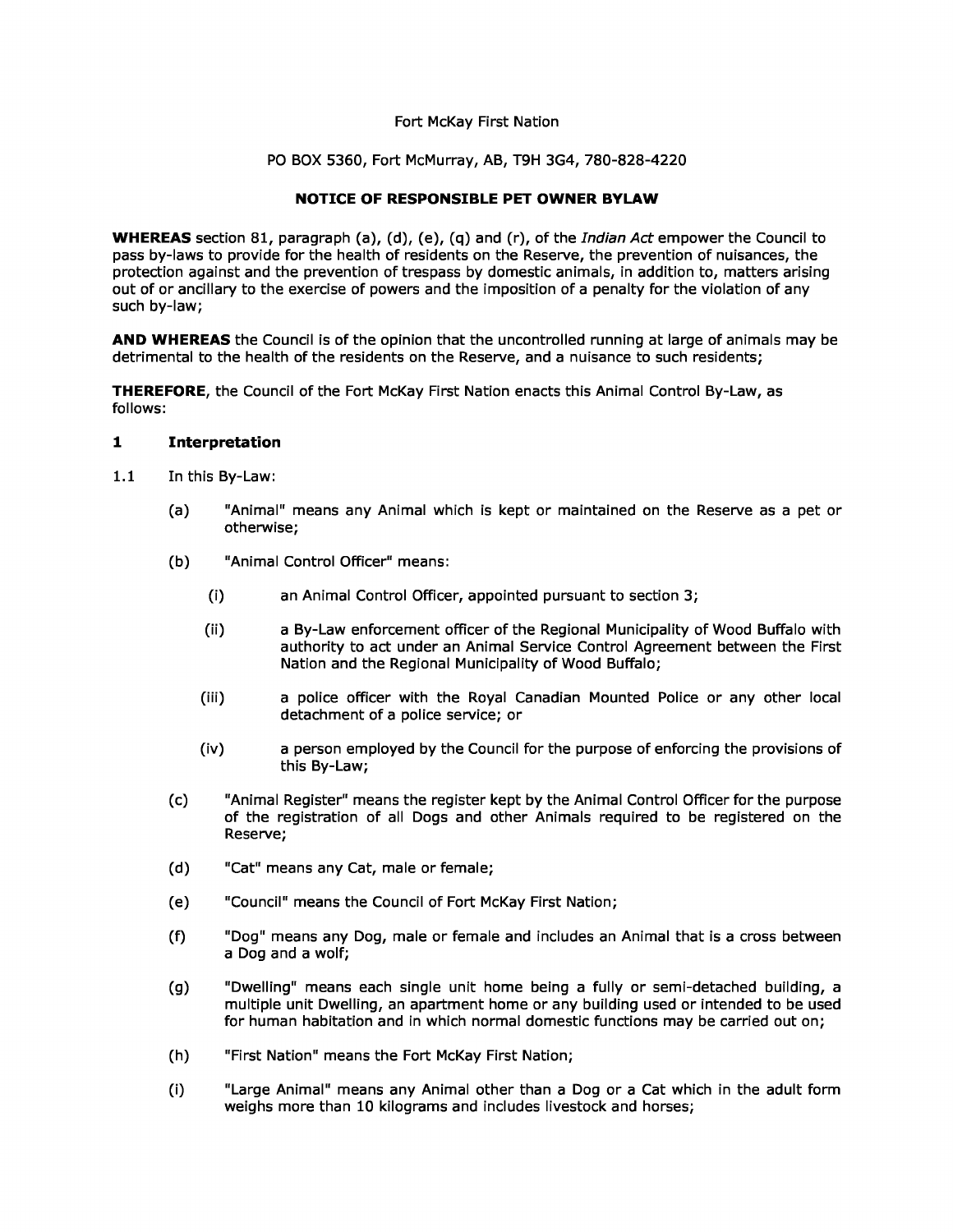- (j) "Medical Officer of Health" means the Medical Officer of Health so appointed by the Council;
- (k) "Muzzle" means to secure a Dog's mouth in such a fashion that it cannot bite anything;
- (I) "Owner" of an Animal includes a person who possesses or harbors an Animal on the Reserve, and the terms "owns" and "owned" have a corresponding meaning;
- (m) "Reserve" means the lands set apart by Her Majesty the Queen in right of Canada for the use and benefit of the First Nation;
- (n) "Running at Large" or "At Large" means off the premises of the Owner and not Muzzled or under the control of any person;
- (o) "Vicious Dog" includes:
	- (i) Any Dog that demonstrates any ferocious, vicious, or aggressive behaviour;
	- (ii) Any Dog that an Animal Control Officer, upon reasonable and probable grounds, believes to be a Vicious Dog;
	- (iii) Any Dog which has been the cause of a prosecution under this By-Law within the previous six months where a conviction against anybody had been entered concerning that specific Dog; and
	- (iv) Any Dog which has bitten another Animal or human without provocation.

### **2 Application**

2.1 This By-Law applies to all Owners of Animals residing or visiting on the Reserve.

### **3 Animal Control Officer**

- 3.1 The Council may appoint, by Band Council Resolution, an Animal Control Officer to provide for the administration and enforcement of this By-Law and more specifically to receive registrations and to issue identification tags under this By-Law.
- 3.2 The Council may, in the Band Council Resolution, provide for reasonable remuneration to be paid to the Animal Control Officer.

## **4 Registration and Identification of Animals**

- 4.1 Every Dog and any other Animal that the Council has determined, by Band Council Resolution, must be registered under this By-Law, shall be registered by the Owner.
- 4.2 An application for registration and identification tag shall be filed with the Animal Control Officer and it will include:
	- (a) The applicant's name;
	- (b) The applicant's address or lot number;
	- (c) A description of the Animal sought to be registered, including species, age, sex, name and breed if known;
	- (d) Disclosure as to whether or not the Animal has been spayed or neutered;
	- (e) The number of Animals in the household;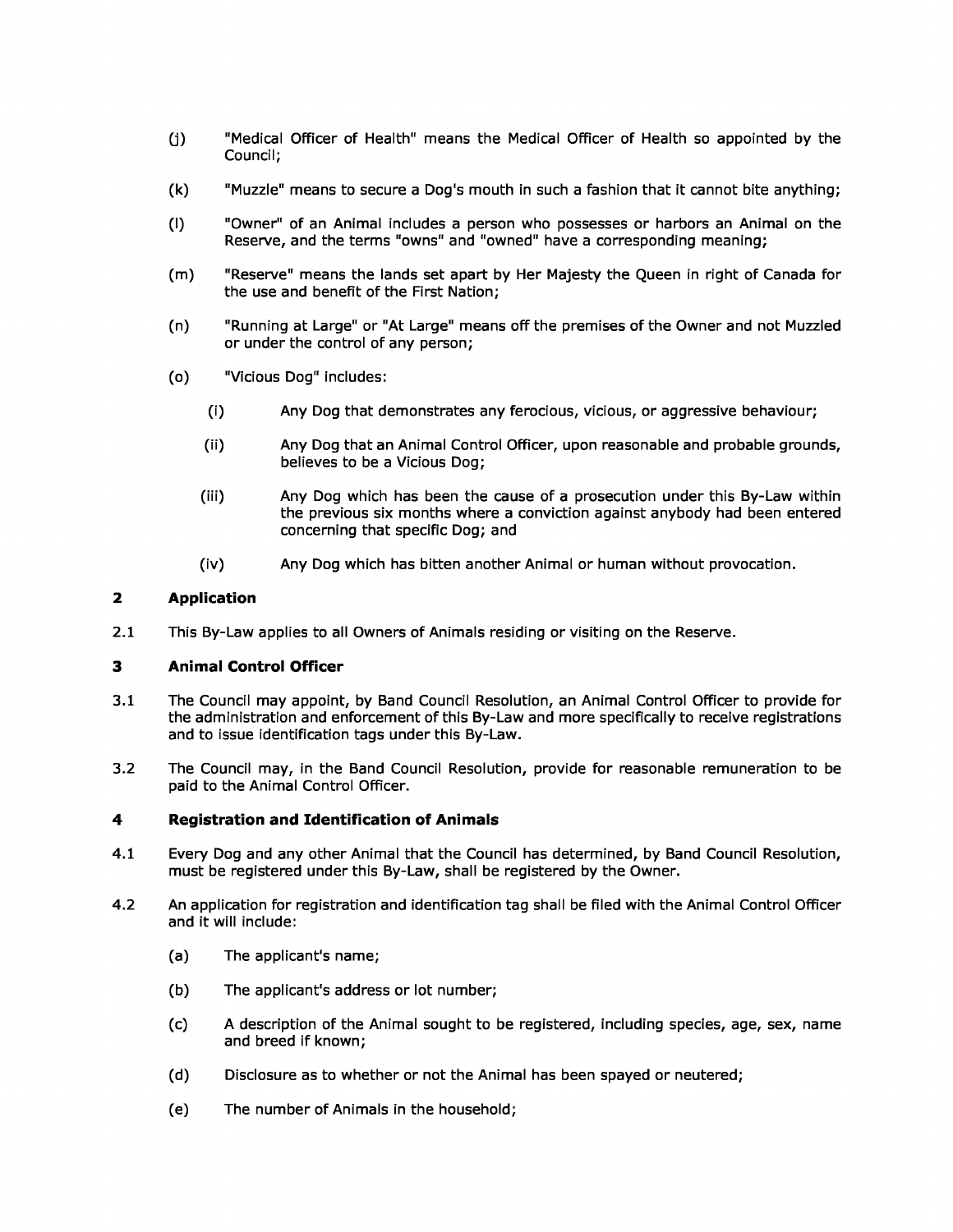- (f) A record that the Animal is immunized against rabies, noting the date of such immunization, the name of the person immunizing the Animal, including the manufacturer's name of the vaccine and its batch number; and
- (g) Any other information deemed by the Animal Control Officer to be necessary for the proper administration of this By-Law.
- 4.3 The charge for registration and identification tags shall be \$10.00 dollars per year per Animal or such further or other amount as may be designated by the Council, from time to time, by Band Council Resolution.
- 4.4 The Animal Control Officer shall issue the license tag upon registration and payment of the annual fee and, if necessary, proof that the Animal has been immunized against rabies.
- 4.5 In the case of a Dog, the license tag shall be securely attached to the collar or harness of the Animal at all times and in all other cases the Owner shall be responsible for the production of the license tag upon the request of the Animal Control Officer.
- 4.6 The registration and identification tag will be valid for one full year from the date of issuance.

## **5 Immunization of Animals**

- 5.1 All Animals on the Reserve must be immunized in accordance with generally accepted veterinary standards.
- 5.2 The Owner of any Animal exposed to rabies shall, on demand by the Council, surrender such Animal to the First Nation to be held by the Animal Control Officer in quarantine for a period of 14 days and such Animal shall not be released from such quarantine without the written permission of the Medical Officer of Health.
- 5.3 Upon demand of the Council, the Owner of any Animal shall forthwith surrender to the Animal Control Officer any Animal which has bitten any person or which has been exposed to rabies to be held in quarantine at the discretion of the Medical Officer of Health.
- 5.4 Any Animal found to be infected with rabies shall be destroyed by the Animal Control Officer at the Owner's expense.

### **6 Limitation on Animals Per Dwelling**

6.1 The Council may, by Band Council Resolution, limit the number of Animals and the species of Animals that may be kept, harbored or possessed in any Dwelling.

### **7 General Prohibitions**

- 7.1 Subject to subsection 7.2, every Owner of an Animal shall keep the Animal safely tethered or penned at all times in a manner that is suitable to the Animal.
- 7.2 A Dog need not be tethered or penned up if the Dog is:
	- (a) Held on a leash by a person capable of restraining the Dog's movements;
	- (b) Being used by a person for the purpose of hunting;
	- (c) Being used by a person to work in a lawful manner with domestic livestock; or
	- (d) Used by a visually impaired person as a guide Dog.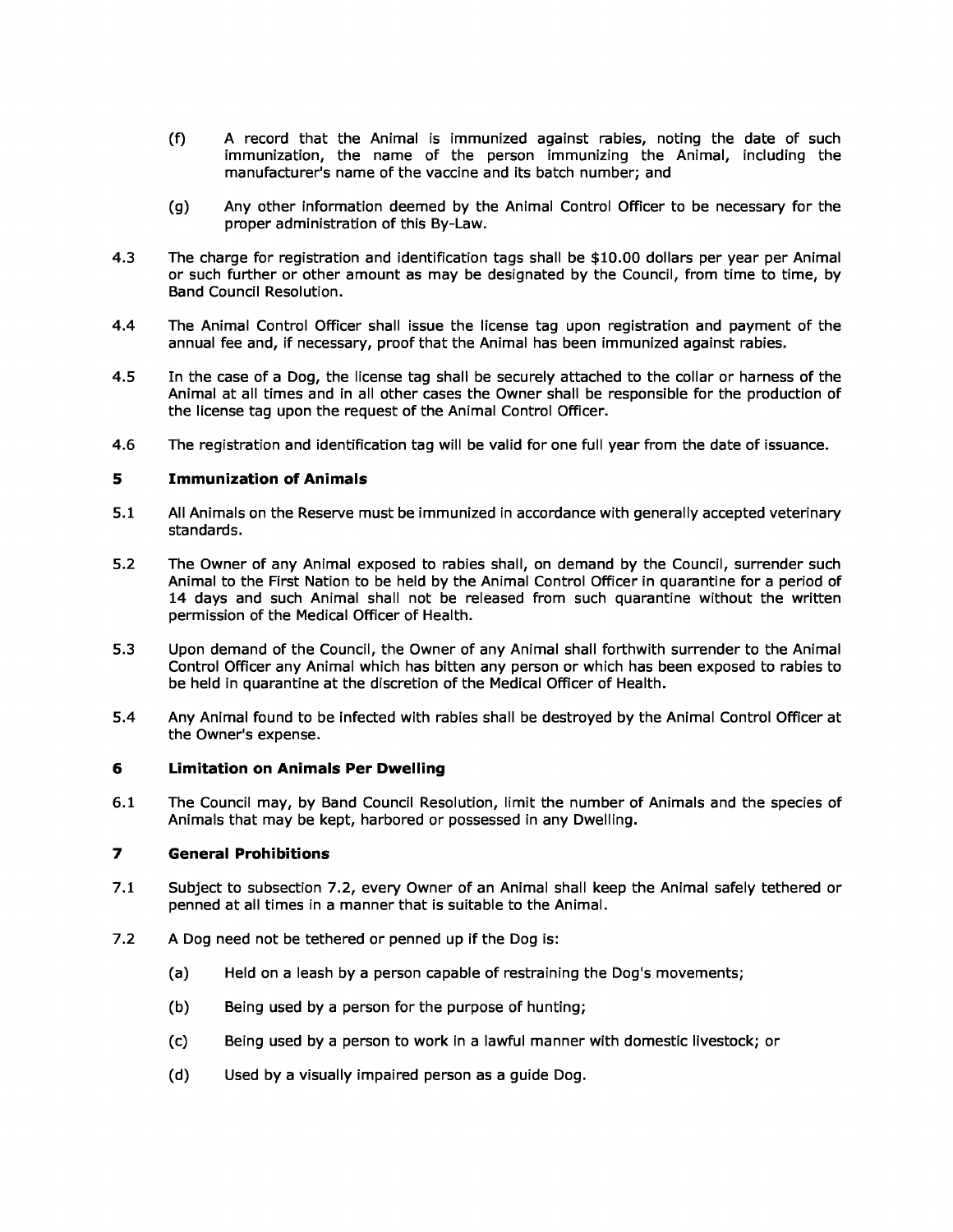- 7.3 No Owner shall allow a female Dog in heat to remain in any public place unless the Dog is attached to a leash and is accompanied by and is under the observation and control of the Owner or his agent.
- 7.4 The Owner of an Animal who fails to take all necessary measures to ensure that such Animal is under the appropriate control or supervision or in the possession of the Owner at all times, upon any property on the Reserve, is guilty of an offence.
- 7.5 The Owner of an Animal which causes damage to any property including moveable property, lawns, flower gardens, flower beds, bushes or plants, or other parts of property, is guilty of an offence.
- 7.6 The Owner of a Dog shall, when the Dog is on public property immediately pick up and thereafter dispose of, any feces, vomit, or any other waste left by the Dog on the property.
- 7.7 No Owner shall allow an Animal to remain unfed or without water whereby it either amounts to cruelty or causes the Animal to become a nuisance.
- 7.8 No person shall punish or abuse an Animal in a manner which is cruel or unnecessary.

## **8 Prohibitions by Council Order**

- 8.1 The Council may at any time, by Band Council Resolution, prohibit the keeping of Animals or specific species of Animals within any area of the Reserve.
- 8.2 Notice of any prohibition made by Council pursuant to subsection 8.1 shall be posted in the First Nation's Administration Office and after the date of the posting of such notice, no person shall keep or have an Animal within the prohibited area.
- 8.3 No person may establish, own or operate a facility for the boarding or treatment of Animals within the limits of the Reserve, without express written authorization to that effect from the Council, by way of Band Council Resolution.
- 8.4 The Council may at any time, by Band Council Resolution:
	- (a) Prohibit the keeping of any particular breed of Dog on the Reserve; or
	- (b) Require that an Owner residing on Reserve abide by certain terms and conditions for the Ownership of a Dog and any particular breed or size of Dog.

## **9 Vicious Dogs**

- 9.1 Anyone owning a Vicious Dog must post a clearly visible sign notifying the public.
- 9.2 At all times, a Vicious Dog must be Muzzled and kept on a leash whenever it is in a public place.
- 9.3 On private property, a Vicious Dog shall be kept on a secure leash or in a restricted area which shall be constructed so as to prevent any escape by the Dog and to prevent the entry of children.

## **10 Impounding and Seizure**

- 10.1 No Owner shall permit an Animal to be At Large on the Reserve.
- 10.2 An Animal found At Large on the Reserve may be impounded for not less than ten (10) days if it is registered under this By-Law or three (3) days if it is not registered under this By-Law and, after notifying the Owner, may thereafter be humanely destroyed or otherwise disposed of, unless in the meantime such Animal has been claimed by its Owner and the costs incurred for the impounding of the Animal have been paid.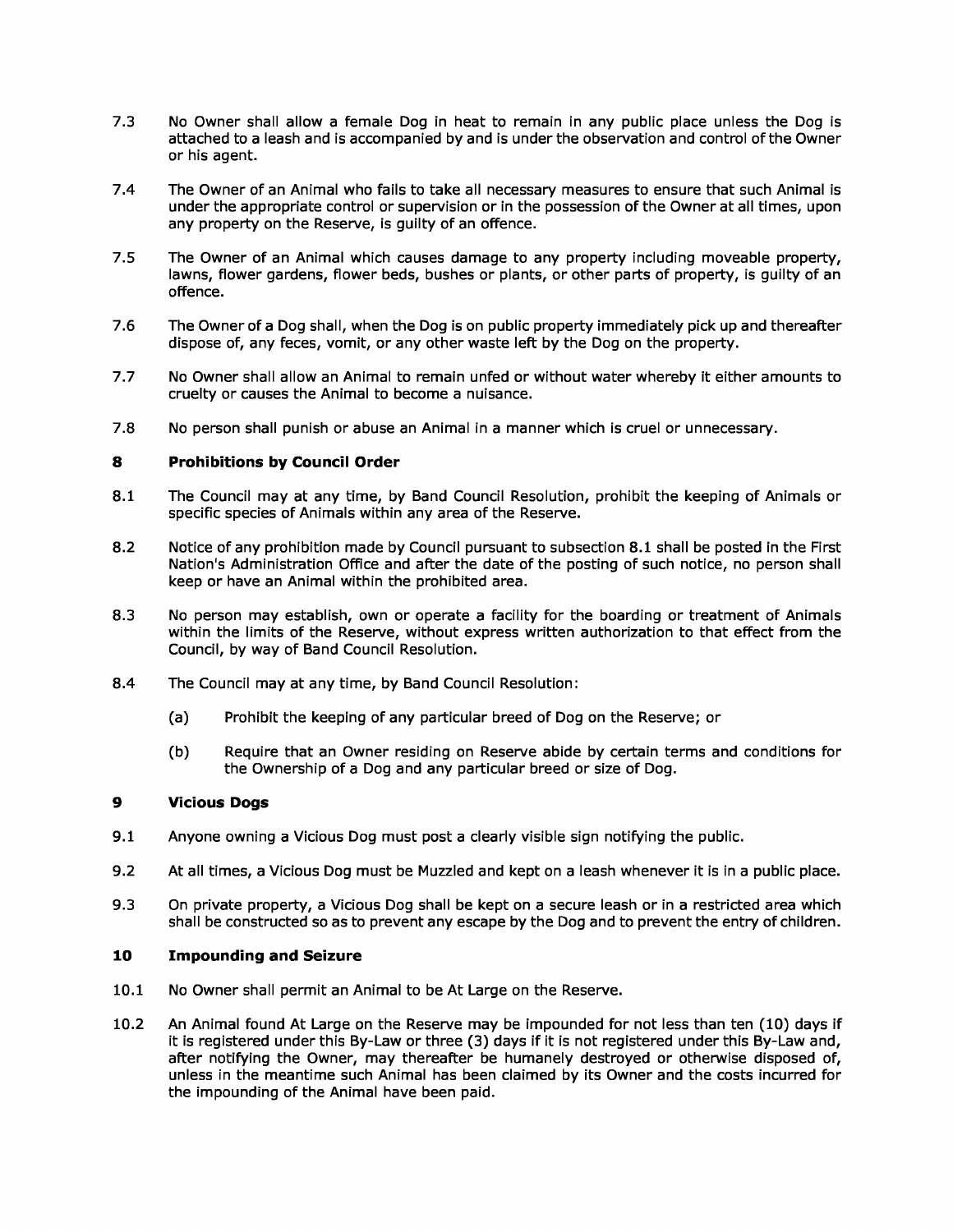- 10.3 An Animal Control Officer may seize an Animal from any person whom he has reasonable cause to believe is violating or has violated or is about to violate any of the provisions of this By-Law.
- 10.4 If an Animal is apprehended because it has inflicted an unprovoked attack upon another Animal or human person, the Animal Control Officer shall impound the Animal for such period of time as specified by a veterinarian.
- 10.5 Subject to sections 10.6 and 10.8, an Animal Control Officer who has seized an Animal shall release the Animal to its Owner where:
	- (a) The Owner claims possession of the Animal within five (5) days after the date of seizure;
	- (b) The Owner pays to the Animal Control Officer all expenses incurred in securing, caring for and feeding the Animal; and
	- (c) The Owner has obtained the necessary registration identification tag from the Animal Control Officer before the Animal is released.
- 10.6 Where an Animal has not been reclaimed within five (5) days after seizure and notification has been given to the Owner, the Animal Control Officer may humanely destroy or dispose of the Animal where a veterinarian so directs and no damages or compensation may be recovered as a result of the destruction or disposal of such an Animal.
- 10.7 The Animal Control Officer shall seek veterinary attention for an Animal found to be diseased, where the Owner has declined, failed or neglected to do so. Any fee arising from the provision of such veterinary care shall be a charge against the Owner of the Animal.
- 10.8 If an Animal is seized which is injured or should be destroyed without delay for humane reasons or for reasons of health or safety to persons or other Animals, the Animal Control Officer shall destroy the Animal as soon after the seizure as the officer thinks fit without permitting any person to reclaim the Animal and no damages or compensation may be recovered on account of such action.
- 10.9 The Animal Control Officer shall forthwith make every reasonable effort to notify the Owner of an Animal which has been impounded.
- 10.10 A written report of each such incident, as described in this section, shall be filed with the Council by the Animal Control Officer.

## **11 Animal Destroyed if Unable to Seize**

- 11.1 Where the Animal Control Officer, after reasonable effort, is unable to seize an Animal that is Running At Large, contrary to the provisions of this By-Law, the officer may destroy the Animal.
- 11.2 No damages or compensation may be recovered as a result of the destruction of an Animal by the Animal Control Officer.

## **12 Protection From Vicious Dogs**

- 12.1 A person or Animal Control Officer may kill, if necessary, a Vicious Dog which is Running At Large and is in the act of pursuing, attacking, injuring, damaging, killing or destroying:
	- (a) A person;
	- (b) Another Dog; or
	- (c) Any other Animal.
- 12.2 A person or Animal Control Officer, who must kill a Vicious Dog, shall immediately report the incident to the Council or Animal Control Officer and notify the Dog's Owner.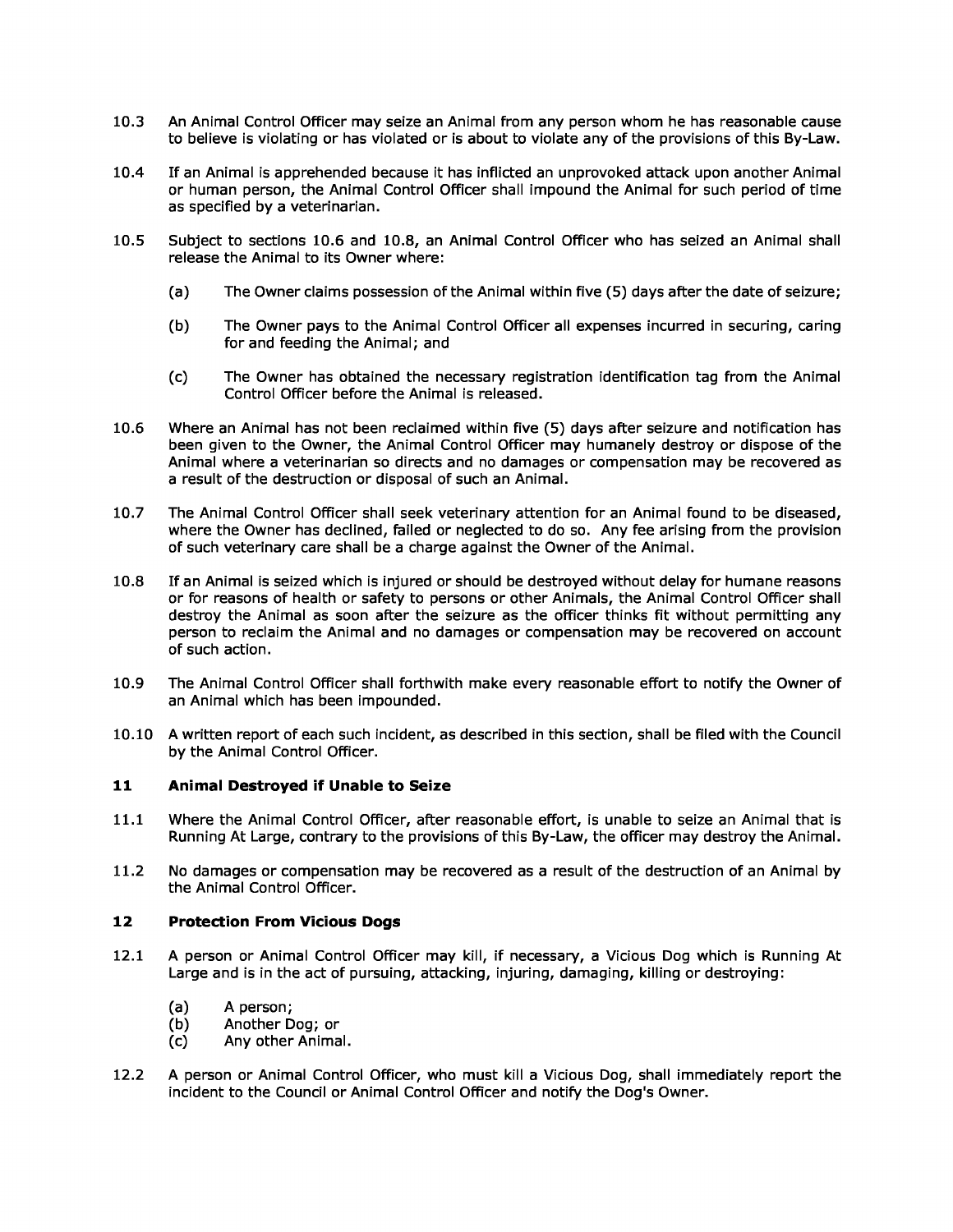12.3 No damages or compensation may be recovered as a result of killing a Dog by a person or Animal Control Officer who is required to do so pursuant to section 12.1.

## **13 Penalty**

- 13.1 Every person who contravenes any of the provisions of this By-Law is guilty of an offence and is liable on summary conviction to a fine of not more than \$1,000.
- 13.2 Without restricting the generality of section 13.1, the following fine amounts are established for use as voluntary payment options:
	- (a) \$250.00 for failure to register an Animal contrary to section 4.1;
	- (b) \$100.00 for failure to produce registration contrary to section 4.5;
	- (c) \$500.00 for failure to keep an Animal under appropriate control or supervision contrary to section 7.4;
	- (d) \$250.00 for allowing an Animal to cause damage contrary to section 7.5;
	- (e) \$100.00 for failure to properly dispose of Animal waste contrary to section 7.6;
	- (f) \$1,000.00 for causing cruelty to an Animal or causing unnecessary pain and suffering to an Animal contrary to sections 7.7 or 7.8;
	- (g) \$500.00 for allowing Animal to be at large contrary to section 10.1 which fine shall be increased to \$1,000.00 if that Animal causes injury to a human or another Animal while at large; and
	- (h) \$100.00 per offence for any other contraventions of this By-law not specifically referenced herein.

### **14 Coming into Force**

14.1 This By-Law comes into force 40 days after the date of mailing to the Minister of Indian Affairs and Northern Development as required pursuant to section 82 of the Indian Act.

| APPROVED AND PASSED at a ddly convened meeting of the Council of the Fort McKay First Nation this 1st day of March, 2017. |                   |                                  |
|---------------------------------------------------------------------------------------------------------------------------|-------------------|----------------------------------|
|                                                                                                                           | Chief Jim Boucher | <u>Compton</u> France            |
| ∕Councillof∕Gerald Gladue                                                                                                 |                   |                                  |
|                                                                                                                           |                   |                                  |
| <b>Councillor Crystal McDonald</b>                                                                                        |                   | <b>Councillor Raymond Powder</b> |

**A COPY OF THE PROPOSED** LAWS may be obtained from: Communications Department, Fort McKay.

CONTACT INFORMATION: For further information or questions regarding the Proposed Laws, this Notice or the making of written representations to Council, please contact Communications Department at Fort McKay First Nation, by telephone at 780-828-4220 or by email at communications@fortmckay.com.

Dated: March 1st, 2017